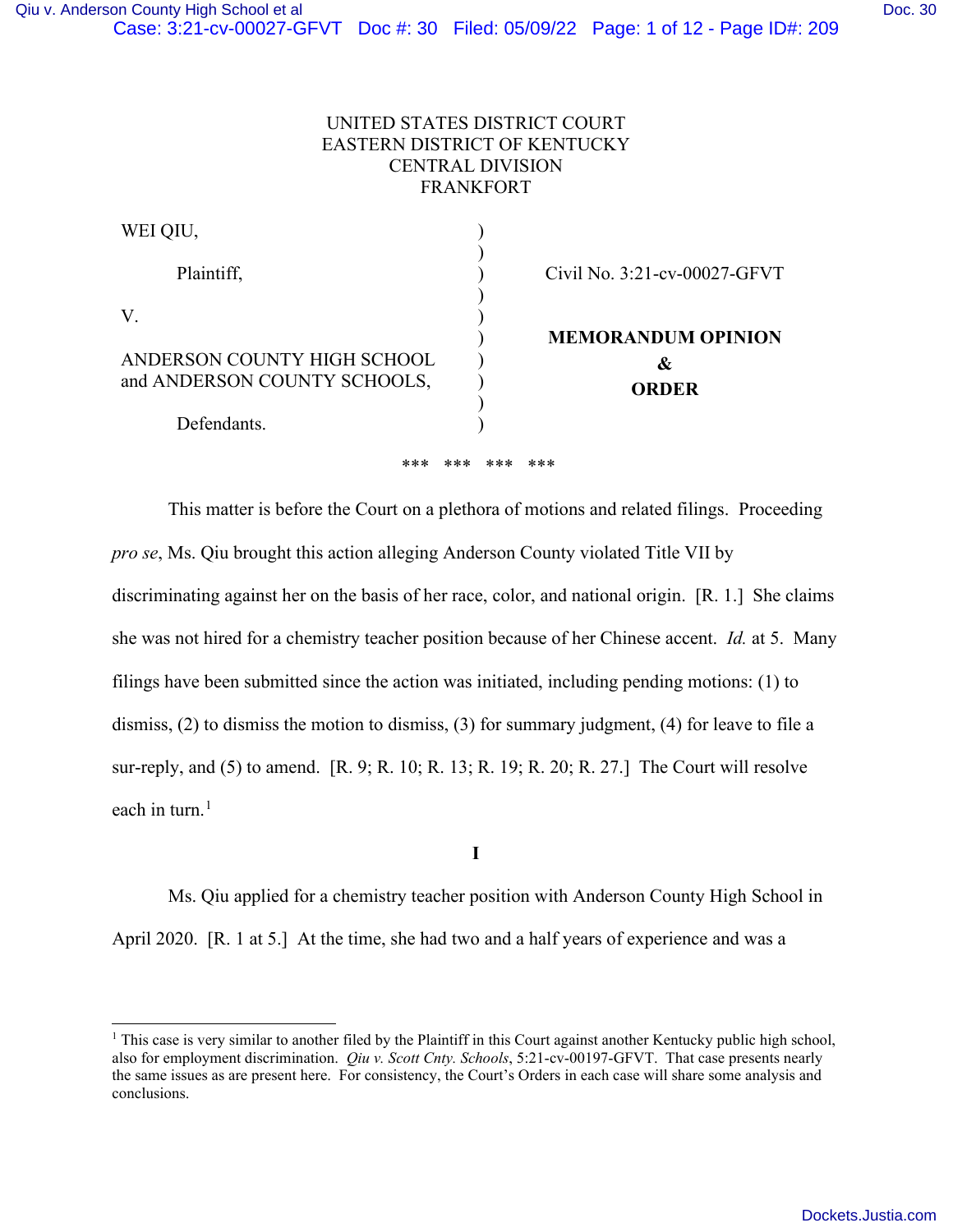"Kentucky licensed chemistry teacher." *Id.* She claims she was "well qualified" for the position. *Id.* After interviewing on May 8, she regularly contacted the assistant principal to "convince" him" to hire her. *Id.* On May 29, a white candidate was interviewed and was hired the next day. *Id.* Ms. Qiu claims "when a white speaking perfect English was found, [the assistant principal] was satisfied." *Id.* She alleges this violates Title VII because the assistant principal "was not uniform to the white candidate and me whom was a Chinese with accent." *Id.* Ms. Qiu filed a complaint with the EEOC on September 10, 2020 and received a Right to Sue letter on May 28, 2021. *Id.* at 6. She filed this complaint on July 7, requesting relief in the form of wages, medical insurance, dental and visual insurance, and retirement funds. *Id.* at 7.

# **II**

The Court recognizes that it is to liberally construe Ms. Qiu's pleadings because she is proceeding *pro se*. *See Luis v. Zang*, 833 F.3d 619, 626 (6th Cir. 2016). This approach is balanced by the fact that the Plaintiff is still bound by the Federal Rules of Civil Procedure and this District's Local Rules. *See Martinez v. Litteral*, 2020 U.S. Dist. LEXIS 142289, at \*2 (E.D. Ky. May 13, 2020) (citing *Wells v. Brown*, 891 F.2d 591, 594 (6th Cir. 1989)). Ms. Qiu is aware that she is subject to these rules. [R. 4.] The Court will address each of the pending motions within that framework.

#### **A**

 The first pending motion is the Anderson County Defendants' Motion to Dismiss. They assert that the Plaintiff did not properly initiate this action because (1) the named Defendants are not *sui juris* entities, (2) the summons was deficient for not identifying an individual who can receive service for a defendant, and (3) service was not effectuated because there is no proof that process was served on an individual able to receive it. [R. 9 at 1-3.] In response, Ms. Qiu filed a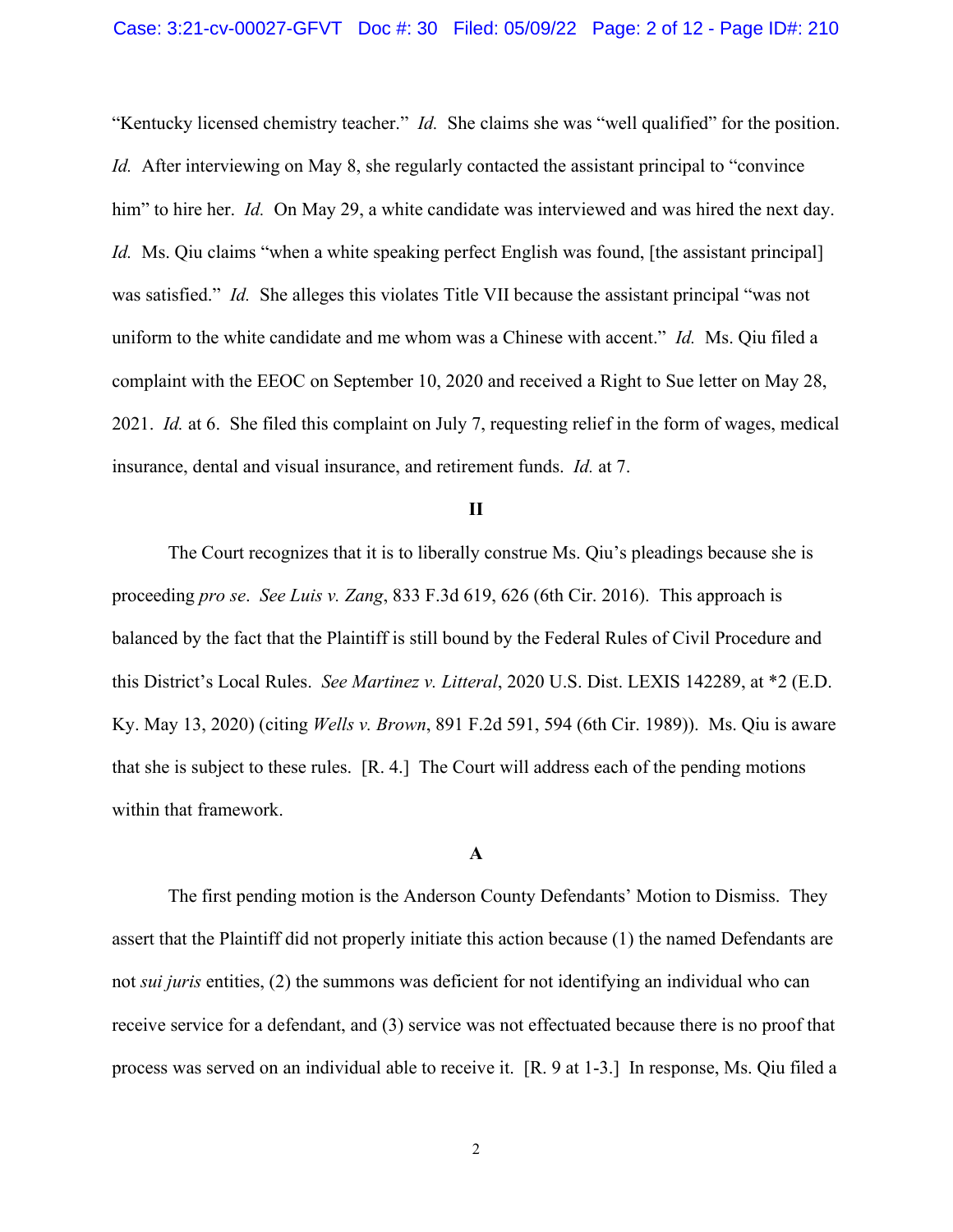"Motion to Dismiss the Motion to Dismiss," arguing it does not dispute facts in the complaint and that Title VII applies to all school districts. [R. 10.] She also claims the Defendants she named—Anderson County Schools and Anderson County High School—are "short forms" for the Anderson County Board of Education. [R. 10-1 at 6.] The Court will construe this "motion" as a response to the Motion to Dismiss. [R. 9.] Ms. Qiu then filed further support for that response, specifically citing the EEOC guidelines establishing when a government body is subject to Title VII and that Title VII actions are civil rights claims. [R. 11.]

The Anderson County Defendants filed a "response" to Ms. Qiu's "Motion to Dismiss," arguing (1) the motion was untimely as a response, (2) contained insufficient or inapplicable legal arguments, and (3) the further supporting document is improper. [R. 12.] The Local Rules provide parties twenty-one days to file a response to a motion. LR 7.1(c). Ms. Qiu's construed response is untimely because it was filed over a month after the Motion to Dismiss, so the Court is not obligated to consider it. *United States v. Pleasant*, 12 Fed. App'x 262, 269 (6th Cir. 2001). Even if the response were properly filed, the Court does not find it persuasive for the reasons explained below. The additional documentation provided by Ms. Qiu is also not helpful. [R. 11.] She attaches the EEOC guidelines establishing that (1) government bodies with fifteen or more employees are subject to Title VII and (2) Title VII involves civil rights. [R. 11-2.] These guidelines do not establish that "Anderson County High School" and "Anderson County Schools" can be sued on their own.

After filing its Motion to Dismiss, Anderson County filed a "Reply" in support. [R. 18.] The Local Rules allow fourteen days to file a reply following a response. LR 7.1(c). The reply is technically untimely because it was filed November 16, months after the Plaintiff's September 7 filing, which is being construed as the response. But the Court recognizes this is likely because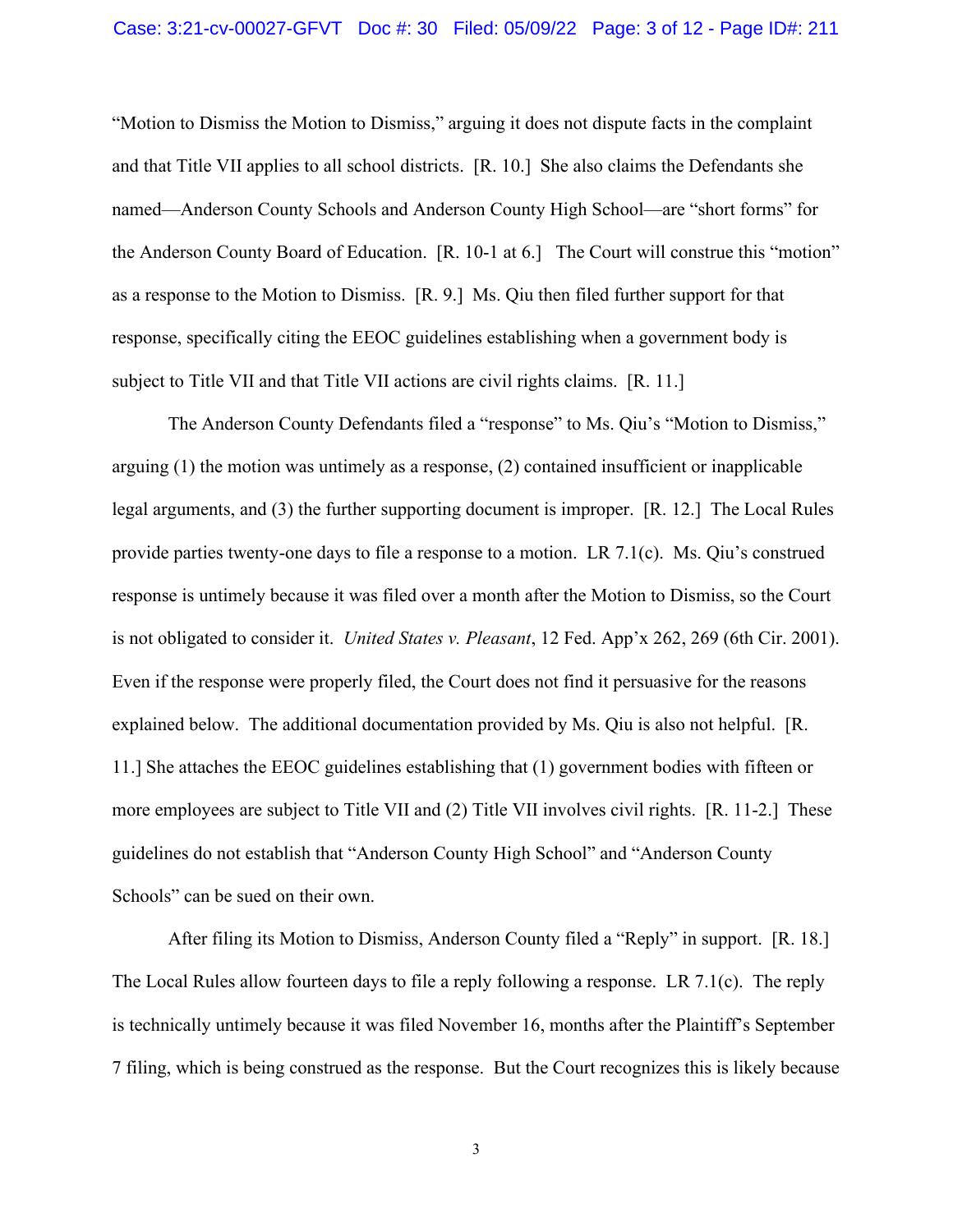the Plaintiff's November 2 "Motion in Response to All the Documents of the Defendant" was docketed as a response to the Motion to Dismiss, though it was not captioned as such. [*See* R. 16.] In fact, the Plaintiff never filed a document captioned as a response to the Motion to Dismiss. Due to the confusion, the Court will consider the arguments presented in the Defendants' technically untimely Reply. [R. 18.]

### **1**

First, the Court will address the Anderson County Defendants' latter arguments regarding the summons and service. They argue the summons issued in this matter was deficient because it was only addressed to "Anderson County Schools," not an individual who can receive process. *Id.* at 3. They cite Rule  $4(j)(2)$ , which states a government organization can be served in the manner allowed by state law, and Kentucky Rule of Civil Procedure 4.04(7), which states a "public board" is served by serving a member of the board. Therefore, they claim the summons was deficient for naming "Anderson County Schools" and not an individual who could receive service. [R. 9 at 2-3.]

This argument is not in accord with the text of Rule  $4(a)(1)$ , which states that a summons must contain the name of the court and the parties and "be directed to the defendant." Fed. R. Civ. P.  $4(a)(1)$ . "The defendant" does not necessitate the summons be directed to someone who can be served o*n behalf of* an organization. Rather, the summons must only be directed to the defendant organization itself, then be served on someone authorized to receive service. The summons was not deficient because it did not name an individual; rather, it was deficient because it named "Anderson County Schools" as the Defendant. The Kentucky Supreme Court has definitively held the proper defendant for an action against a Kentucky public school is the governing Board of Education. *Forte v. Nelson Cnty. Bd. of Educ.*, 337 S.W.3d 617, 625 (Ky.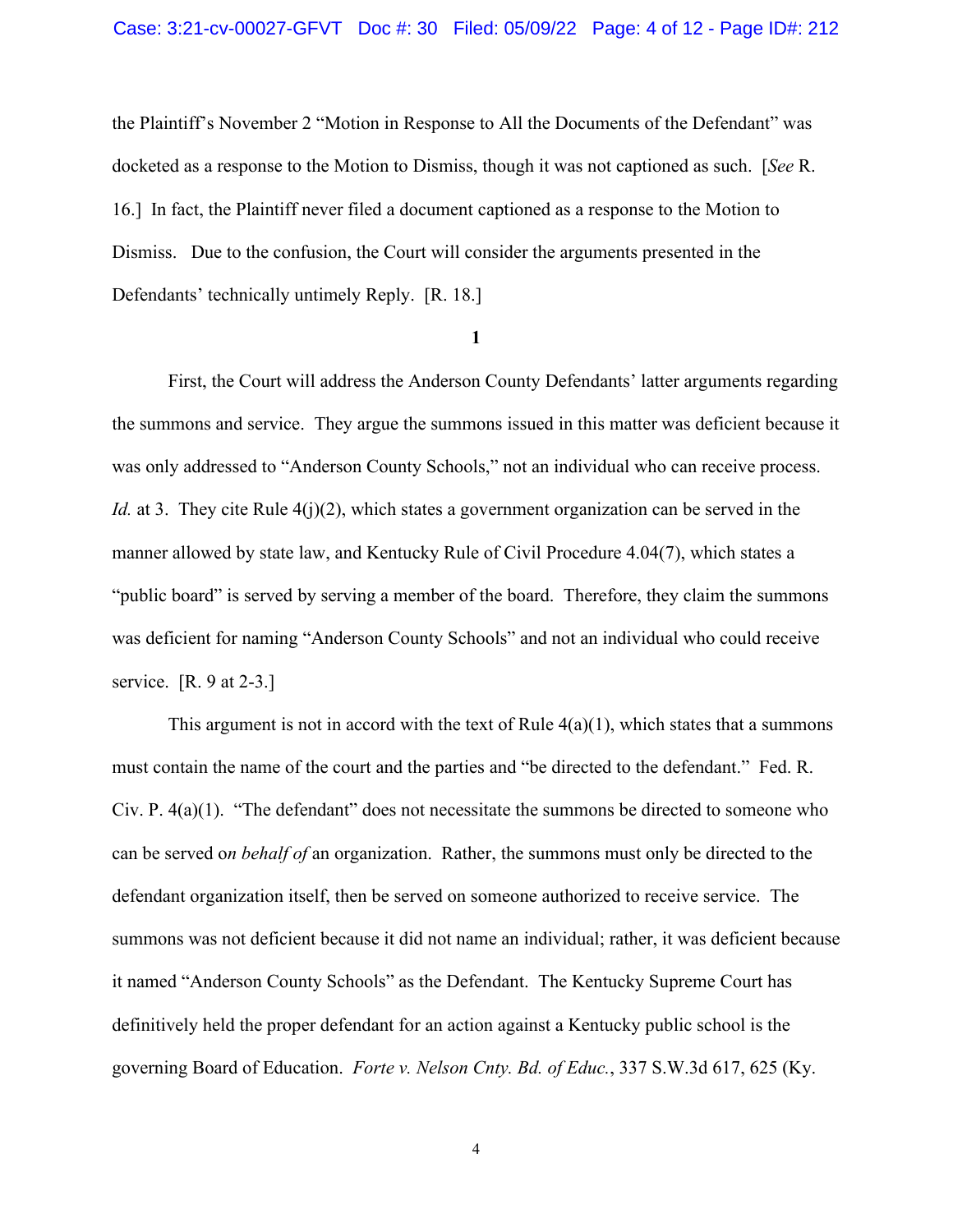2011). The summons therefore should have been directed to the Anderson County Board of Education. Because Rule  $4(a)(2)$  allows the Court to "permit a summons to be amended," the Court will grant Ms. Qiu thirty days to file an amended summons naming the correct defendant.<sup>2</sup> Fed. R. Civ. P. 4(a)(2).

 The Anderson County Defendants are correct that the summons was not properly served. They claim Ms. Qiu's proof of service does not identify an individual on whom she accomplished service. [R. 9 at 3.] Rather, it indicates she "sent the summons to Anderson County Schools . . . by certified mail." [R. 8 at 2.] She attaches the certified mail receipt and tracking information. [R. 8-2.] Certified mail is not a proper method of effectuating service on a state government organization, so the attempted service was inadequate. Fed. R. Civ. P.  $4(i)(2)$ ; Ky. R. Civ. P. 4.04(7).

Rule 4(m) states service must be effectuated within ninety days after the complaint is filed but allows the court to order service be made in a specified time if the defendant is not served in that timeframe. The Sixth Circuit prefers courts to allow a second attempt to properly serve the defendant, rather than dismiss the case for improper service. *Stern v. Beer*, 200 F.2d 794, 795 (6th Cir. 1952) ("if the first service of process is ineffective, a motion to dismiss should not be granted, but the case should be retained for proper service later.") The Court further notes that Ms. Qiu attempted to ensure that the entity she reasonably believed was the correct defendant received the summons by using certified mail and tracking the package to confirm it

<sup>2</sup> Courts in this District have regularly allowed *pro se* plaintiffs an opportunity to correct their summons and properly effectuate service. *See Howard v. Hopp*, 21-cv-11247, 2022 U.S. Dist. LEXIS 69178, at \*17 (E.D. Mich. Apr. 14, 2022); *Finley v. Blue Cross Blue Shield*, 1:20-cv-00215-DCLC-SKL, 2021 U.S. Dist. LEXIS 24924, at \*3 (E.D. Tenn. Feb. 19, 2021); Craig *v. Dep't of Children's Servs.*, 2:17-cv-02522-SHM-cgc, 2018 U.S. Dist. LEXIS 191578, at \*8 (W.D. Tenn. Nov. 8, 2018); *Carter v. United States*, 1:17-cv-248, 2017 U.S. Dist. LEXIS 154381, at \*4 (S.D. Ohio Sept. 21, 2017). This reflects the general preference not to dismiss *pro se* actions for procedural violations committed by non-professional advocates. *See Brown*, 415 Fed. App'x at 614-15.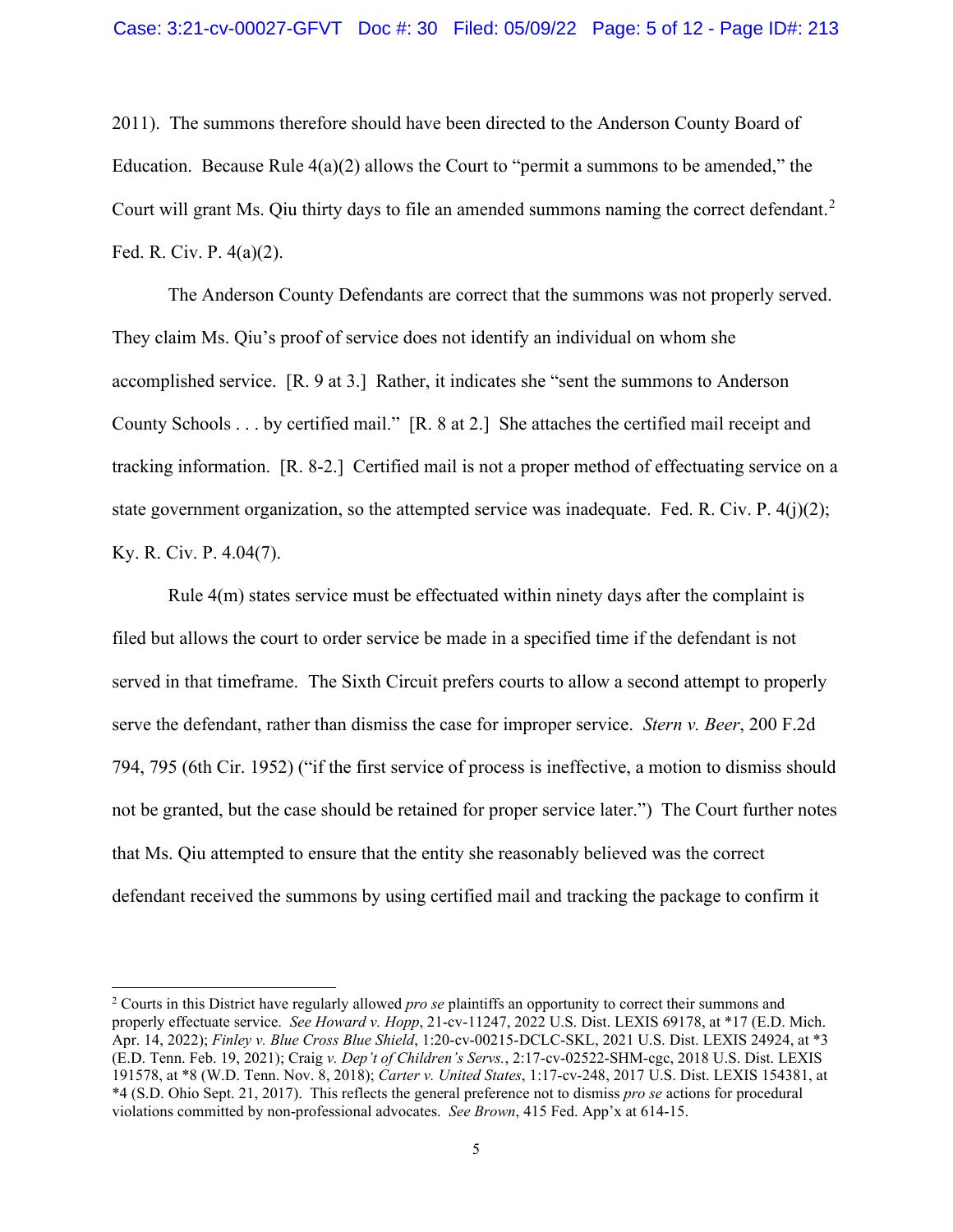was delivered. Accordingly, pursuant to Rule 4(m) and Circuit preference, the Court will grant Ms. Qiu another thirty days to properly effectuate service under Rule 4(j).

## **2**

The Anderson County Defendants also base their Motion to Dismiss on the Plaintiff's failure to name the correct defendant. [R. 9 at 1-2.] As explained above, a Kentucky public school's governing Board of Education is a necessary party to a lawsuit against the school. *Forte*, 337 S.W.3d at 625. Ms. Qiu later filed a Motion to Amend her Complaint to name the Anderson County Board of Education as the Defendant. [R. 27.] Resolution of this motion will control the Court's ruling on this portion of the Motion to Dismiss, so the Court will address it before finally resolving the Motion to Dismiss.

The Anderson County Defendants object to Ms. Qiu's Motion to Amend, arguing the defective complaint cannot be cured merely by amending the named defendant. [R. 28.] They contend the complaint's defect makes it a "legal nullity," so Ms. Qiu has not properly invoked the Court's jurisdiction. *Id.* at 2. Ms. Qiu then filed a "Motion to Strike" the Defendants' response, claiming the complaint is correct as written because there are many cases in which a school itself has been named as a defendant. [R. 29.] Because this motion responds to Anderson County's response, the Court will construe it as a reply in support of her Motion to Amend, though it actually argues amendment is not required. *Id.* She states her motion "is for the convenience to the court to order this case when defendant is not satisfied with its name." *Id.* at 3.

 The Defendants are correct that the Court does not have personal jurisdiction over them because the Plaintiff did not effectuate service. *Harris v. City of Cleveland*, 7 Fed. App'x 452, 456 (6th Cir. 2001) (citations omitted). But this does not preclude the Court from considering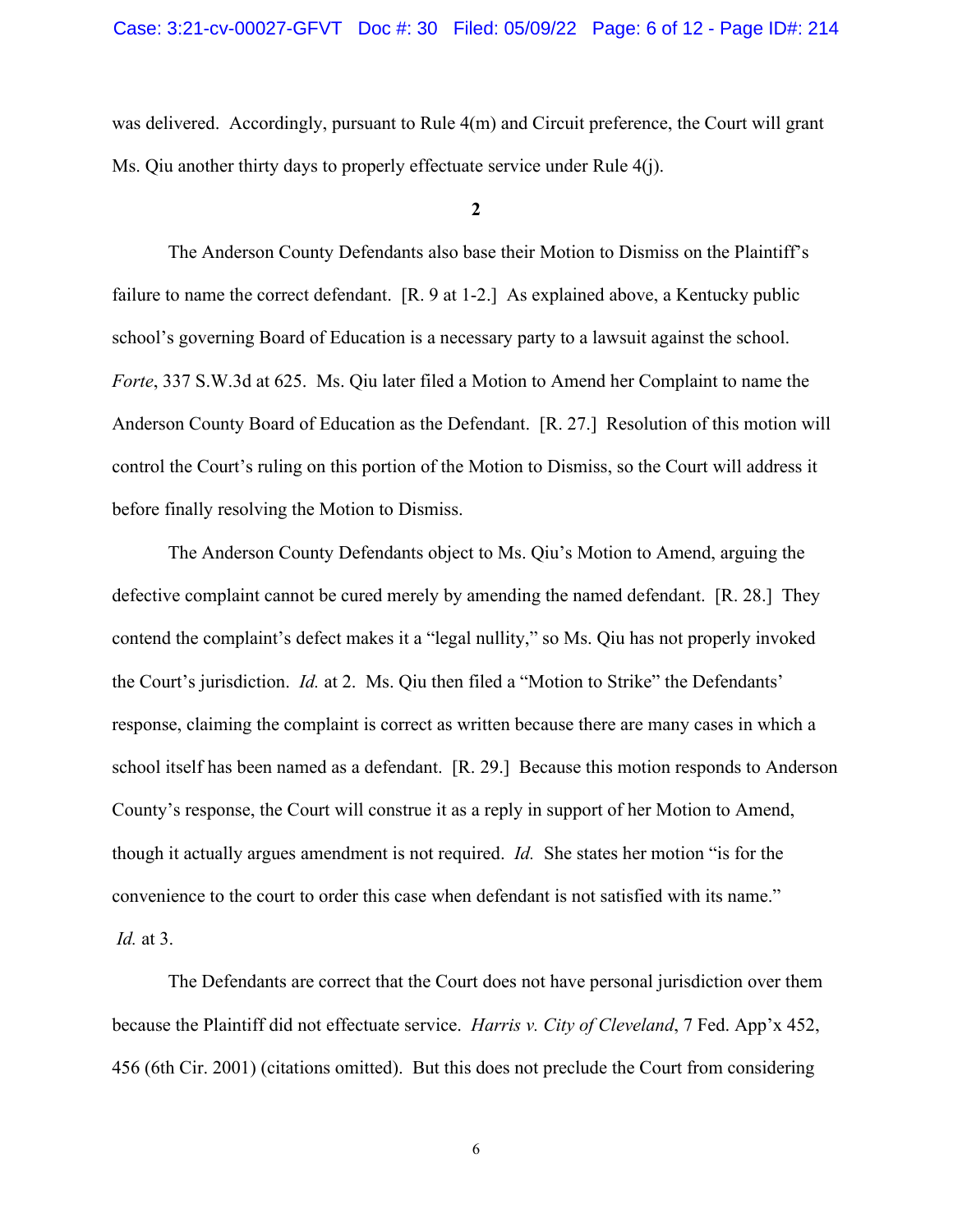Ms. Qiu's Motion to Amend. In *Marks*, the Sixth Circuit ruled it was an abuse of discretion to "[dismiss] the suit without first considering the Motion to Amend" in light of Rule 15(a)'s "liberal policy of amendment." *Marks v. Shell Oil Co.*, 830 F.2d 68, 69 (6th Cir. 1987). The Court finds it is appropriate to consider whether Ms. Qiu can amend her complaint even though the Defendants have not been properly served.

Ms. Qiu's assertions that the complaint correctly names the Defendants are misguided. She alleges she has found "a lot of cases which are without Board of Education" in the Eastern District, even after the ruling in *Forte.* [R. 29 at 1-2.] But many of those cases *do* include the Board of Education as a defendant, as required by *Forte*. 3 *See, e.g. Cox v. Boone Cnty. Sch. Dist.*, 20-56-WOB-CJS, 2020 U.S. Dist. LEXIS 260727, at \*1 (E.D. Ky. July 27, 2020); *Horton v. Boone Cnty. Sch. Dist.*, 2:13-cv-77, 2013 U.S. Dist. LEXIS 129389, at \*1 (E.D. Ky. Sept. 11, 2013). *Forte* held that a Board of Education is a *necessary* party, so it is irrelevant that there are cases in which the school district is listed as an additional party. 337 S.W.3d at 625. The Plaintiff's complaint is inadequate because she is only attempting to sue entities that "cannot . . . act alone," as they are under the control of the Anderson County Board of Education. *Id.*  Therefore, amendment is necessary.

 The Court can grant leave to amend pursuant to Federal Rule of Civil Procedure 15(a)(2) and should do so "freely" "when justice so requires." Amendments are especially encouraged in *pro se* proceedings, "particularly where deficiencies in a complaint are 'attributable to oversights likely the result of an untutored pro se litigant's ignorance of special pleading requirements." *Brown v. Matauszak*, 415 Fed. App'x 608, 614 (6th Cir. 2011) (quoting *Reynoldson v. Shillinger*,

<sup>&</sup>lt;sup>3</sup> The Court cannot confirm that each of the cases cited by Ms. Oiu include a Board of Education as a defendant because they are not cited properly. Rather than provide a case citation, the Plaintiff submitted a screenshot of Pacer search results.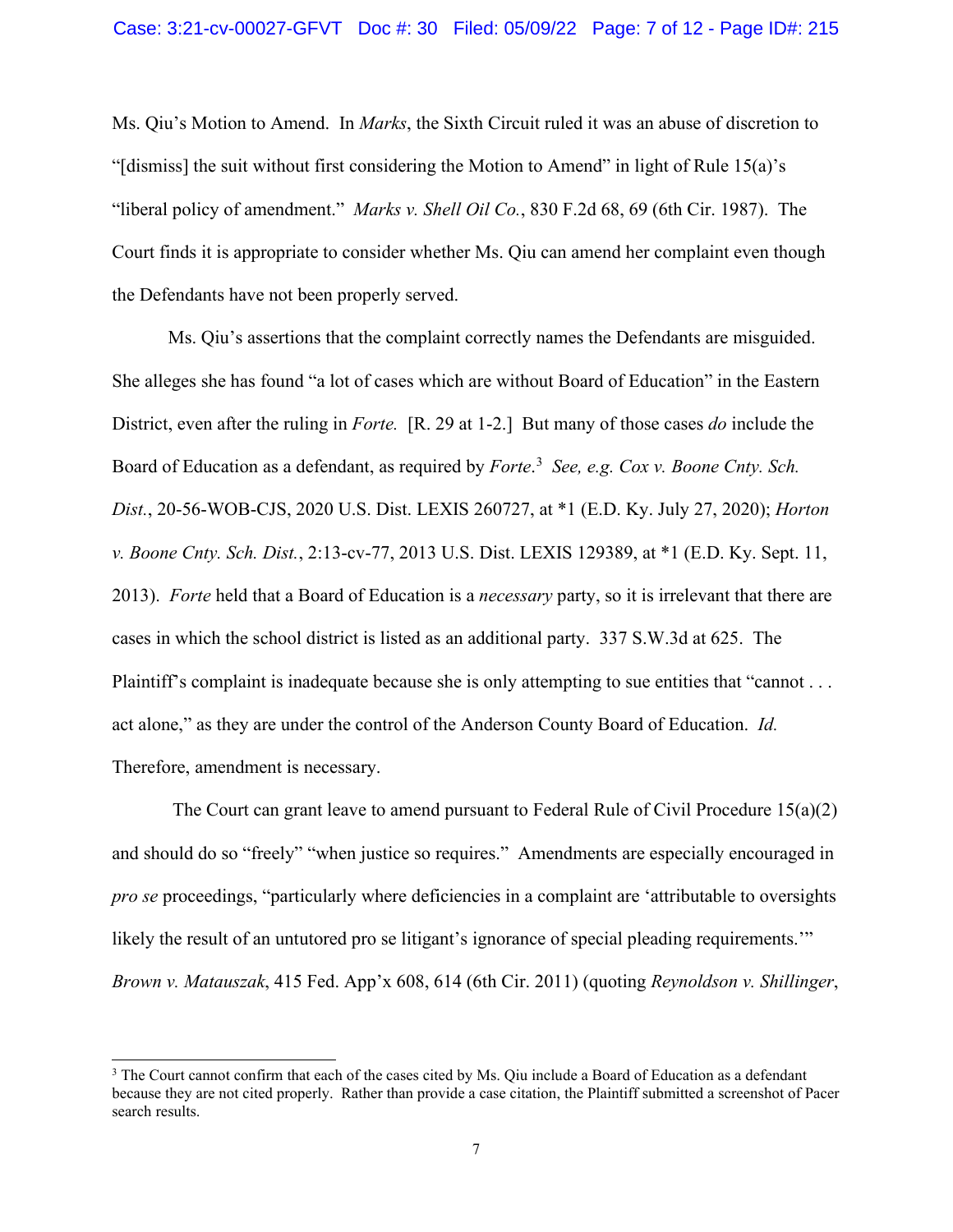907 F.2d 124, 126 (10th Cir. 1990)). The Court is required to "allow ample opportunity for amending the complaint when it appears that the pro se litigant would be able to state a meritorious claim." *McCallum v. Gilless*, 38 Fed. App'x 213, 216 (6th Cir. 2002) (citations omitted). A "meritorious" claim is not necessarily a "winner," it need only be "non-frivolous." *Brown*, 415 Fed. App'x at 614. Ms. Qiu alleges that she was denied employment with Anderson County due to her race, color, and national origin after the interviewer heard her Chinese accent. [R. 1 at 4-6.] This could constitute employment discrimination, so Ms. Qiu's claim is meritorious. Accordingly, the Court will grant Ms. Qiu's motion to amend the named defendant to the Anderson County Board of Education. [R. 27.] Ms. Qiu did not file a complete version of her amended complaint, so the Court grants her ten days following the entry of this Order to file a complete amended complaint. [*See* R. 27-2.] Accordingly, Anderson County's Motion to Dismiss is denied as moot to the extent it claims the wrong defendant was named.

#### **3**

Following Anderson County's Motion to Dismiss and subsequent response and reply, the parties submitted an additional six filings related to that motion, including another "Motion to Dismiss" the Motion to Dismiss, filed by Ms. Qiu. [R. 13; R. 14; R. 15; R. 16; R. 17; R. 18.] The Local Rules, which Ms. Qiu was informed she needed to follow, clearly establish that once a motion is filed, the party opposing it can file a response, then the party that filed the motion can file a reply. *See* [R. 4]; LR 7.1(c). Every motion must "state with particularity (1) the grounds for the motion, (2) the relief sought, and (3) the legal argument necessary to support it." LR 7.1(a). Once the motion, response, reply process occurs, the motion is submitted to the Court for decision. LR 7.1(g). Pleadings outside of this pattern are considered sur-replies, which are not authorized under the Federal Rules of Civil Procedure or the Local Rules. *Chenault v.*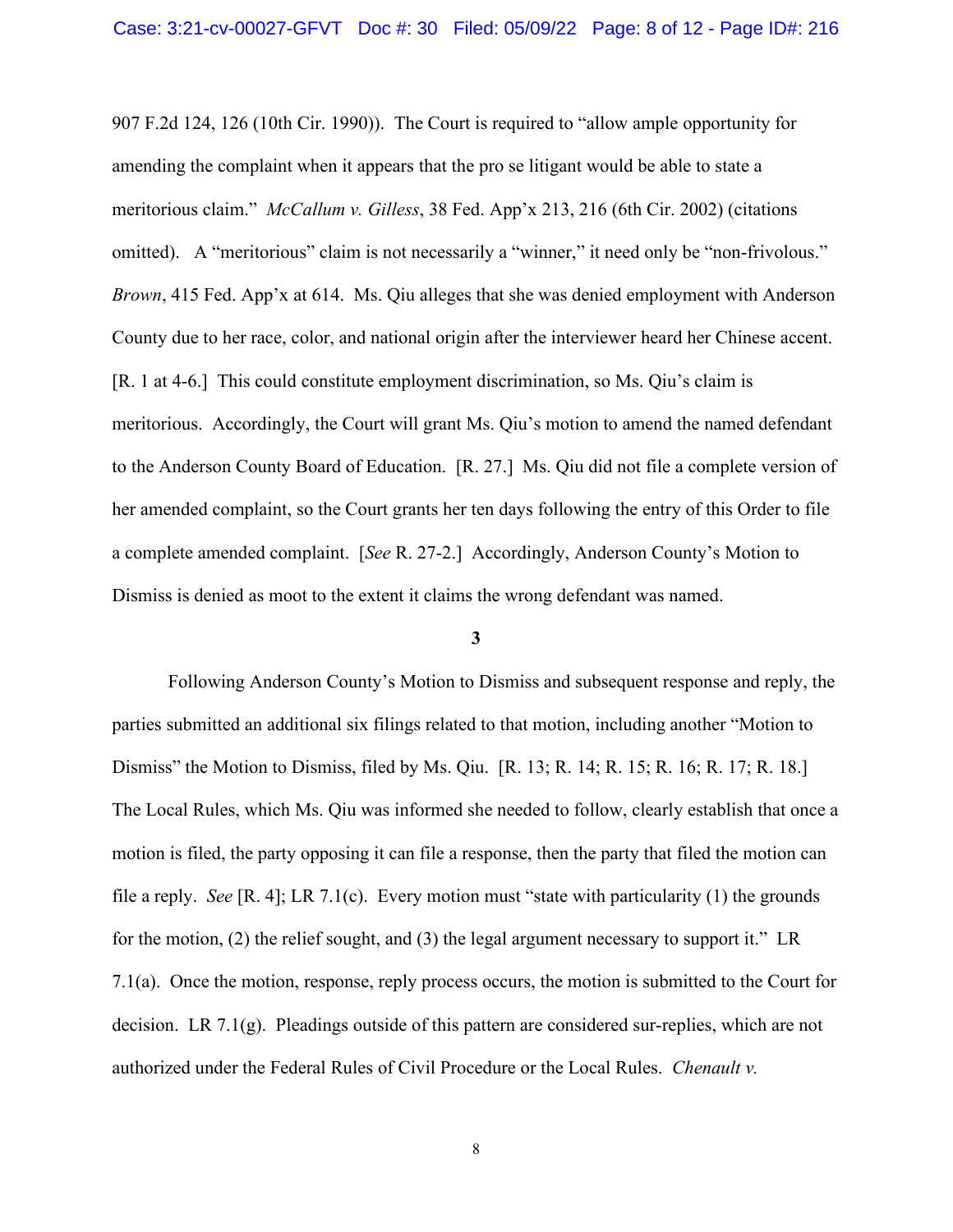*Randstand USA Mfg. & Logistics*, 2019 U.S. Dist. LEXIS 84433, at \*8-\*9 (E.D. Ky. May 20, 2019). Sur-replies can be filed with permission from the Court, but such permission is only granted if the reply raises a new argument or evidence. *Seay v. Tenn. Valley Auth.*, 339 F.3d 454, 481 (6th Cir. 2003).

None of the Plaintiff's filings between the Motion to Dismiss and Motion for Summary Judgment are appropriate because they are extraneous to the motion, response, and reply provided for by the local rules. [R. 13; R. 14; R. 16; R. 17.] Ms. Qiu did not have permission to file any of these motions, so they constitute improper sur-replies. Further, the "motions" do not state the grounds they rely on and largely repeat arguments made in other pleadings. *See id.* Therefore, the Court will not consider them, and will deny the "Motion" at [R. 13].

#### **B**

 Next, Ms. Qiu filed a motion for summary judgment. Technically, summary judgment is available "any time until 30 days after the close of all discovery," but it usually does not occur while a motion to dismiss is pending and the defendant has not answered the complaint, as is the case here. Summary judgment is also inappropriate when the parties have not had adequate time to engage in discovery. *Maki v. Laakko*, 88 F.3d 361, 367 (6th Cir. 1996) (citing *Celotex Corp. v. Catrett*, 477 U.S. 317, 327 (1986)); *White's Landing Fisheries v. Buchholzer*, 29 F.3d 229, 231 (6th Cir. 1994).

Ms. Qiu claims she is entitled to summary judgment because the Anderson County Defendants' Motion to Dismiss does not dispute the facts raised in her complaint. [R. 19 at 1.] This is true, but only because they have not yet filed their answer to the complaint—which would presumably dispute many of its operative factual allegations—because there is a pending motion to dismiss. Rule  $12(a)(4)$  allows a defendant to wait until its motion to dismiss has been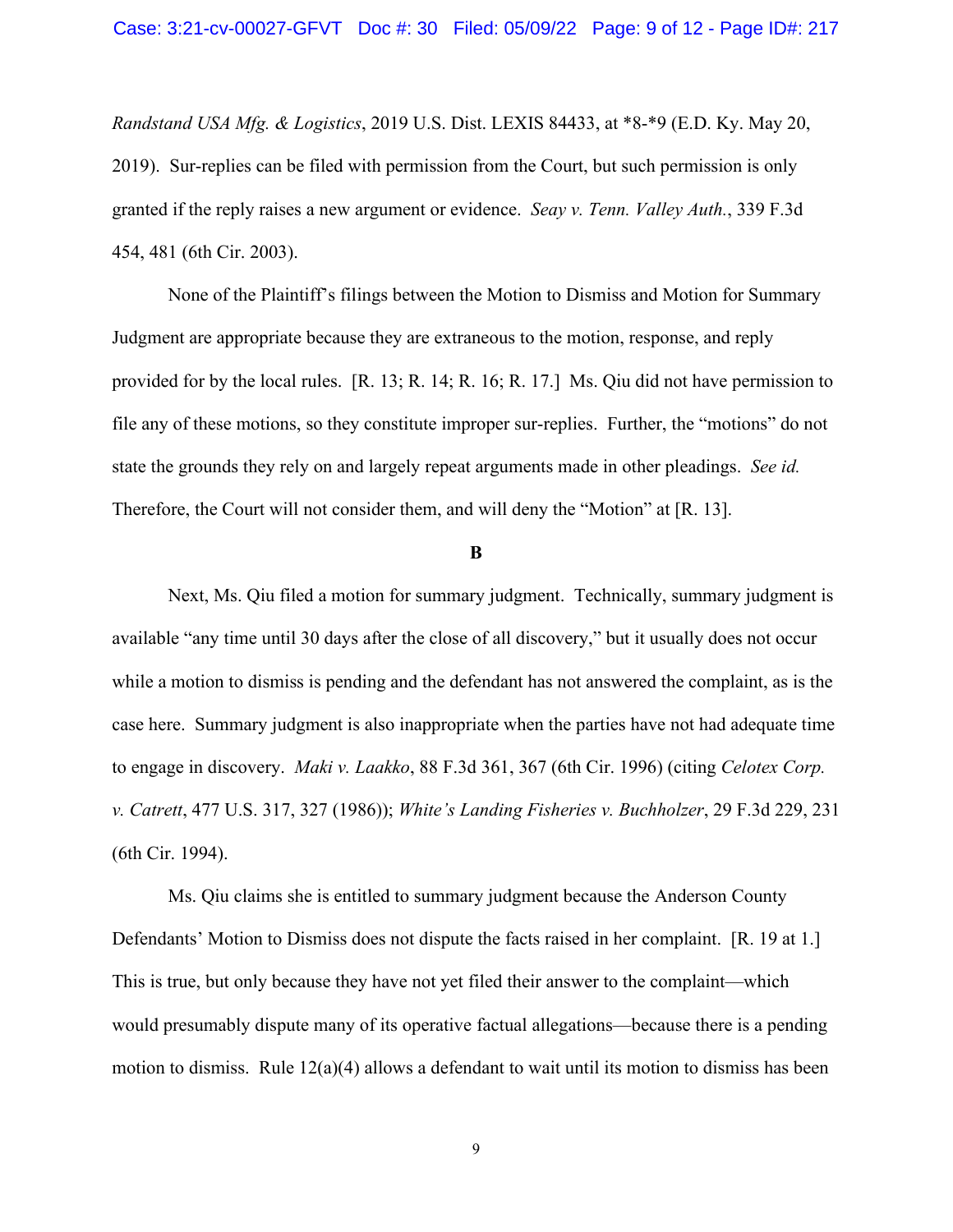resolved before filing their answer. Fed. R. Civ. P. 12(a)(4). Anderson County has not yet had the opportunity to dispute the facts in the complaint *or* conduct discovery on those claims, so summary judgment is inappropriate. Ms. Qiu's single statement that Anderson County has not disputed her facts is insufficient to establish that there is no genuine issue of material fact. *Carver v. Bunch*, 946 F.2d 451, 455 (6th Cir. 1991). Further, she presents no legal argument as to why she is entitled to judgment as a matter of law. Fed. R. Civ. P. 56(c). Her motion for summary judgment will be denied without prejudice, so she is free to re-file the motion when summary judgment is appropriate.

### **C**

Ms. Qiu also filed a "Motion in Response" to Anderson County's reply in support of its motion to dismiss. [R. 20.] This filing was docketed as a Motion for Leave to File Sur-Reply because the Motion to Dismiss, response, and reply had been filed. Accordingly, the motion had been submitted to the Court for decision. LR 7.1 $(g)$ . The Anderson County Defendants argue Ms. Qiu should not be able to file her sur-reply, pointing out the degree to which sur-replies are disfavored and that she does not respond to a newly raised argument. [R. 22.] Ms. Qiu insists the motion is not a sur-reply because is has "nothing to do with summary judgment." [R. 25 at 1.]

The Court does not abuse its discretion when it denies leave to file a sur-reply to a reply that is within the bounds of the original briefing. *Modesty v. Shockley*, 434 Fed. App'x 469, 472 (6th Cir. 2011). Anderson County accurately states that the reply in support of the Motion to Dismiss was within the scope of the original motion. [R. 22.] Accordingly, there is no justification for Ms. Qiu's attempt to file a sur-reply. It is unclear why she believes she should be able to file a sur-reply because it "has nothing to do with summary judgment." [R. 25 at 1.]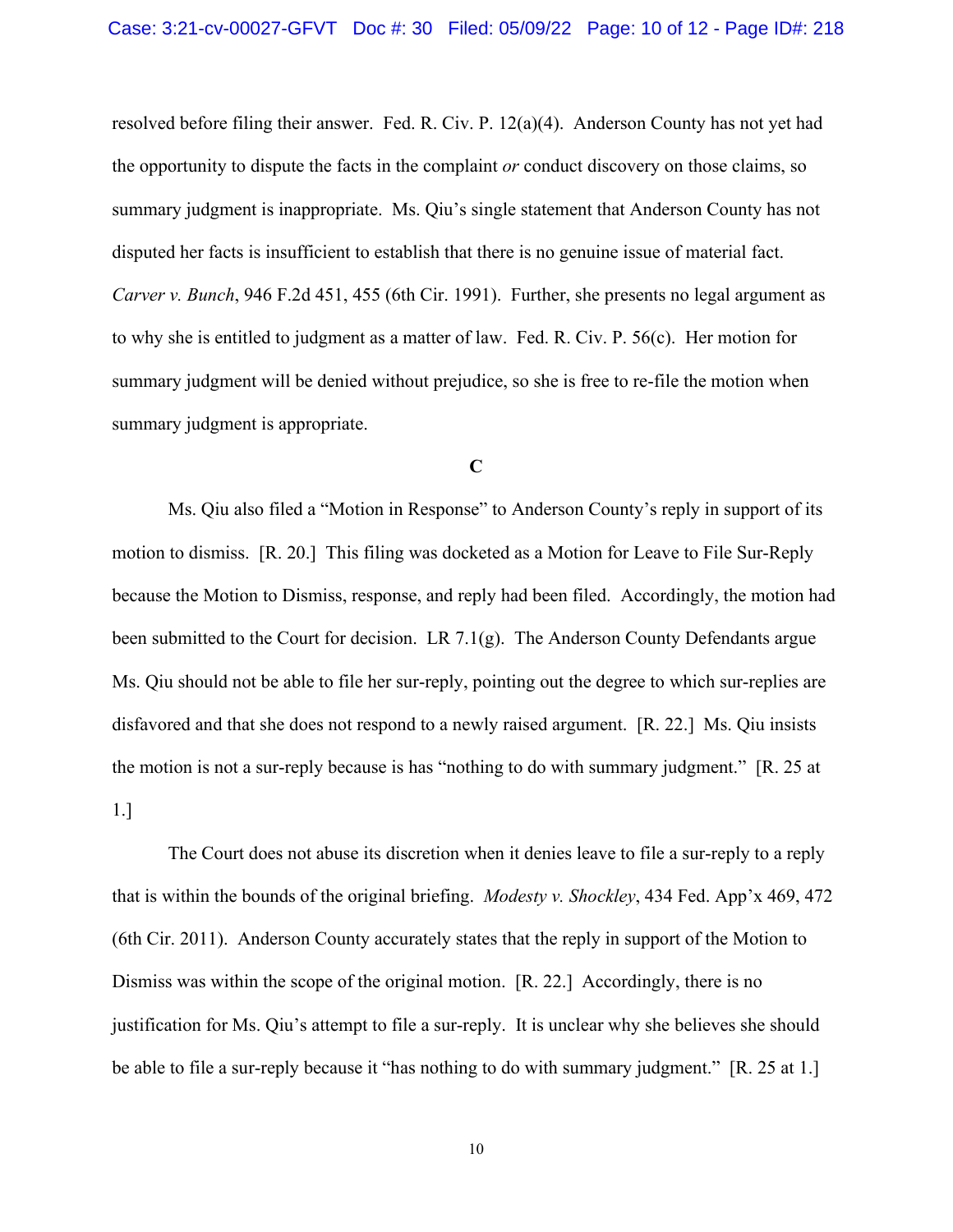Motions to dismiss are subject to the same motion, response, reply pattern as motions for summary judgment. Ms. Qiu's motion at [R. 20], docketed as a motion for leave to file a surreply, is denied.

### **III**

 Accordingly, and the Court being sufficiently advised, it is hereby **ORDERED** as follows:

- 1. The Defendants' Motion to Dismiss **[R. 9]** is **DENIED WITHOUT PREJUDICE** to the extent it claims the summons and service were deficient and **DENIED AS MOOT** to the extent it claims the wrong defendant was named;
- 2. The Plaintiff's Motion to Dismiss the Motion to Dismiss **[R. 10]** is **CONSTRUED** as a Response to the Motion to Dismiss;
- 3. The Plaintiff's Second Motion to Dismiss the Defendant's Motion and Response **[R. 13]** is **DENIED**;
- 4. The Plaintiff's Motion for Summary Judgment **[R. 19]** is **DENIED WITHOUT PREJUDICE**;
- 5. The Plaintiff's "Motion in Response," docketed as a Motion for Leave to File Sur-Reply, **[R. 20]** is **DENIED**;
- 6. The Plaintiff's Motion to Amend **[R. 27]** is **GRANTED** and the Plaintiff is **ORDERED** to file a complete amended complaint into the record within ten (10) days following the entry of this Order;
- 7. Once the complete amended complaint is filed, the Clerk is **DIRECTED** to file the amended complaint into the record;